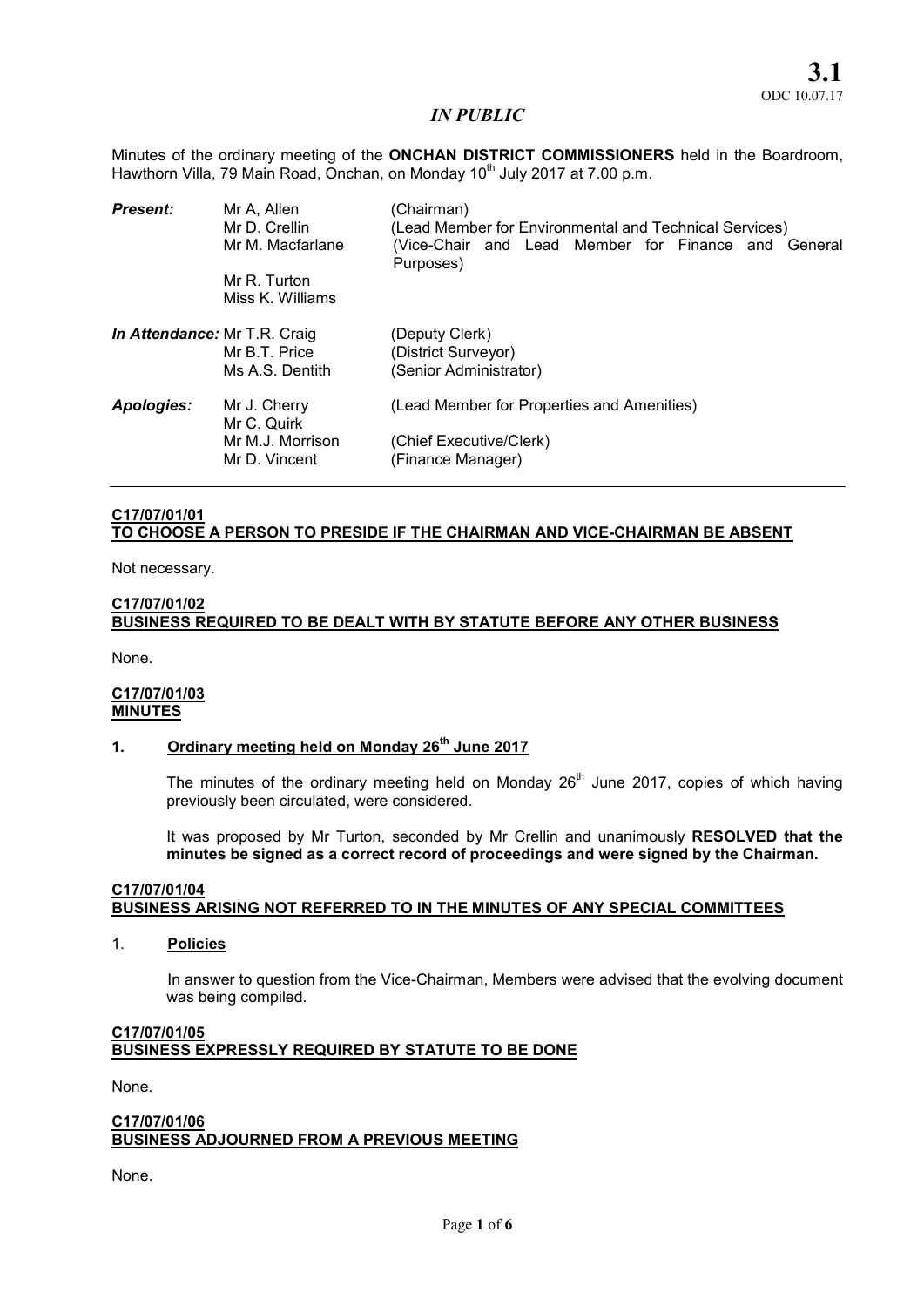#### C17/07/01/07

## PLANNING DECISIONS/COMMUNICATIONS FROM THE DEPARTMENT OF INFRASTRUCTURE PLANNING COMMITTEE

#### 1. Plans to the Board

## (a) PA 17/00647 - 59 King Edward Road

Members discussed the proposed metal extractor flue to the kitchen of the restaurant and their concerns regarding noise and odours.

It was proposed by Mr Crellin, seconded by Mr Macfarlane, and RESOLVED that PA 17/00647 – 59 King Edward Road be recommended for approval subject to a condition that noise and odour suppression standards be set by the Department of Environmental Health.

*For: Messrs Allen, Crellin, Macfarlane and Miss Williams*  Against: *Mr Turton* 

(b) The following plans were considered by the Board. It was proposed by Mr Crellin, seconded by Mr Turton, and RESOLVED that the following planning applications be recommended for approval:-

| Planning<br>Application | <b>Address</b>                          | Description                                                                                                                                             |
|-------------------------|-----------------------------------------|---------------------------------------------------------------------------------------------------------------------------------------------------------|
| PA 17/00646             | Land at Ballacashin<br>Farm, Abbeylands | New dwelling, including parking provision,<br>treatment<br>surface<br>of l<br>road.<br>access<br>landscaping and external materials to the<br>building. |
| PA 17/00648             | 5 Briarfield Avenue                     | Replacement of existing conservatory with a<br>dining room extension.                                                                                   |
| PA 17/00652             | Ballacain, Little Mill<br>Road          | Proposed Sun lounge.                                                                                                                                    |
| PA 17/00660             | 10 Harbour View                         | <b>Proposed Summer House</b>                                                                                                                            |
| PA 17/00668             | <b>Ashley Hill School</b>               | Replacement window with a door/window<br>combination and extension<br>existing<br>to<br>ramped access.<br>Mr Macfarlane declared an interest.           |
| PA 17/00673             | 29 Furman Close                         | Proposed pitched roof of existing flat roofed<br>area, alterations to provide a wider driveway<br>and removing existing second driveway.                |
| PA 17/00676             | 14 Summerhill Road                      | Resubmission of a previous application for<br>ramped access.                                                                                            |
| PA 17/00677             | 16 Wybourn Drive                        | Proposed playroom/living room extension.                                                                                                                |

#### (c) PA 17/00679 – 17 Bemahague Avenue

The District Surveyor advised that the planning application was to convert the front garden with hardstanding for vehicle parking.

*Mr Turton declared an interest and took no part in the discussion or vote.* 

It was proposed by Mr Crellin, seconded by Mr Macfarlane and unanimously RESOLVED that PA 17/00679 – 17 Bemahague Avenue be recommended for refusal on the grounds that the proposals do not conform with General Policy 2 of the IOM Strategic Plan: specifically adversely affecting the character of the surrounding townscape and having an unacceptable effect on existing highway users.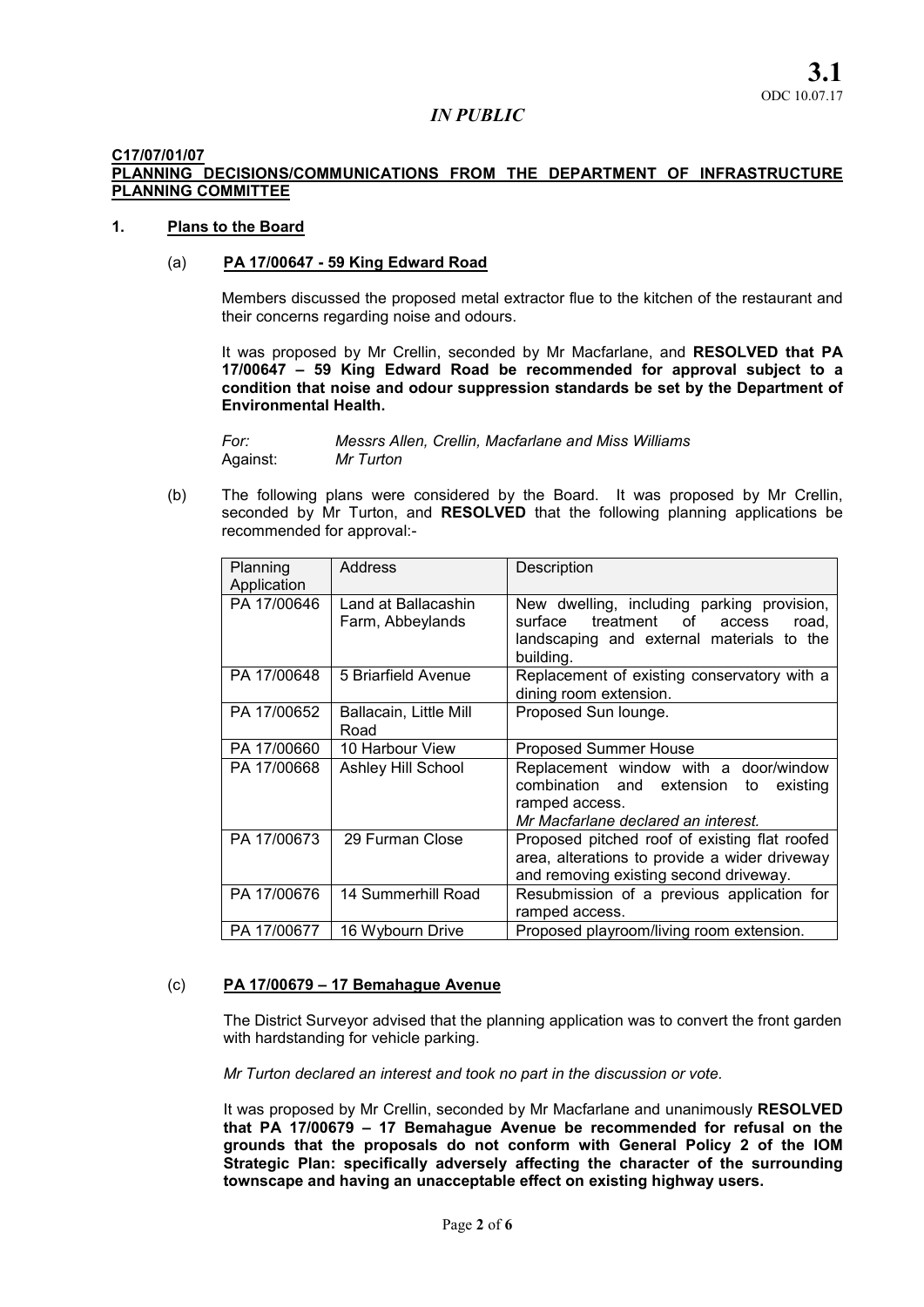## (d) PA 17/00684 – Land adjoining 'Far End' King Edward Road

The District Surveyor advised that the application was for approval in principle for the creation of an 80 bed care home.

It was proposed by Mr Crellin, seconded by Mr Macfarlane, and unanimously RESOLVED that the application be refused on the grounds that the proposals do not conform with General Policy 2 of the IOM Strategic Plan and O/RES/P/9 of the Onchan Local Plan.

#### 2. Planning Communications

None.

## C17/07/01/09 REPORT FROM THE CLERK OR OTHER OFFICER

#### 1. C17/06/02/09(1) – Kenyon's Café at Onchan Hub

Mr Macfarlane declared an interest.

The Deputy Clerk advised that he was in receipt of correspondence from the representatives of Kenyon's Café who were requesting a further meeting with the Board of Commissioners with regard to the proposed offer and the impact on their service.

Members requested that the current resolution and any other matters which have been discussed with regard to Kenyon's be circulated.

The Deputy Clerk was requested to contact the representatives of Kenyon's Café to arrange a meeting for that week, but that Kenyon's advise on what specific points they would like to discuss, change, amend with regard to the terms and conditions offered.

The Board further requested that the Deputy Clerk advise the Onchan MHK that the Board were actively engaged with the representatives of Kenyon's Café to resolve this matter.

## C17/07/01/10 LETTERS, PETITIONS, MEMORIALS AND OTHER COMMUNICATIONS

#### 1. Dog Fouling

In answer to question, the Deputy Clerk advised that the only statutory obligation on the Authority was to appoint a Litter Officer. There may be any number of officers designated with a right to enforce the Byelaws.

In answer to question, the District Surveyor advised that the previous contractors had reported any issues to hi, and then he had issued the relevant notices on behalf of the Authority.

A Member noted that the Police also have powers to carry out byelaw enforcement.

In relation to dog fouling, it was noted that the vast majority of offences were occurring early morning/late evening, and if the Authority employed a Byelaw Officer then they would have to be mindful of the costs involved.

The Chairman requested that officers review the situation and come forward with some suggestions of possible ways forward and any cost implications.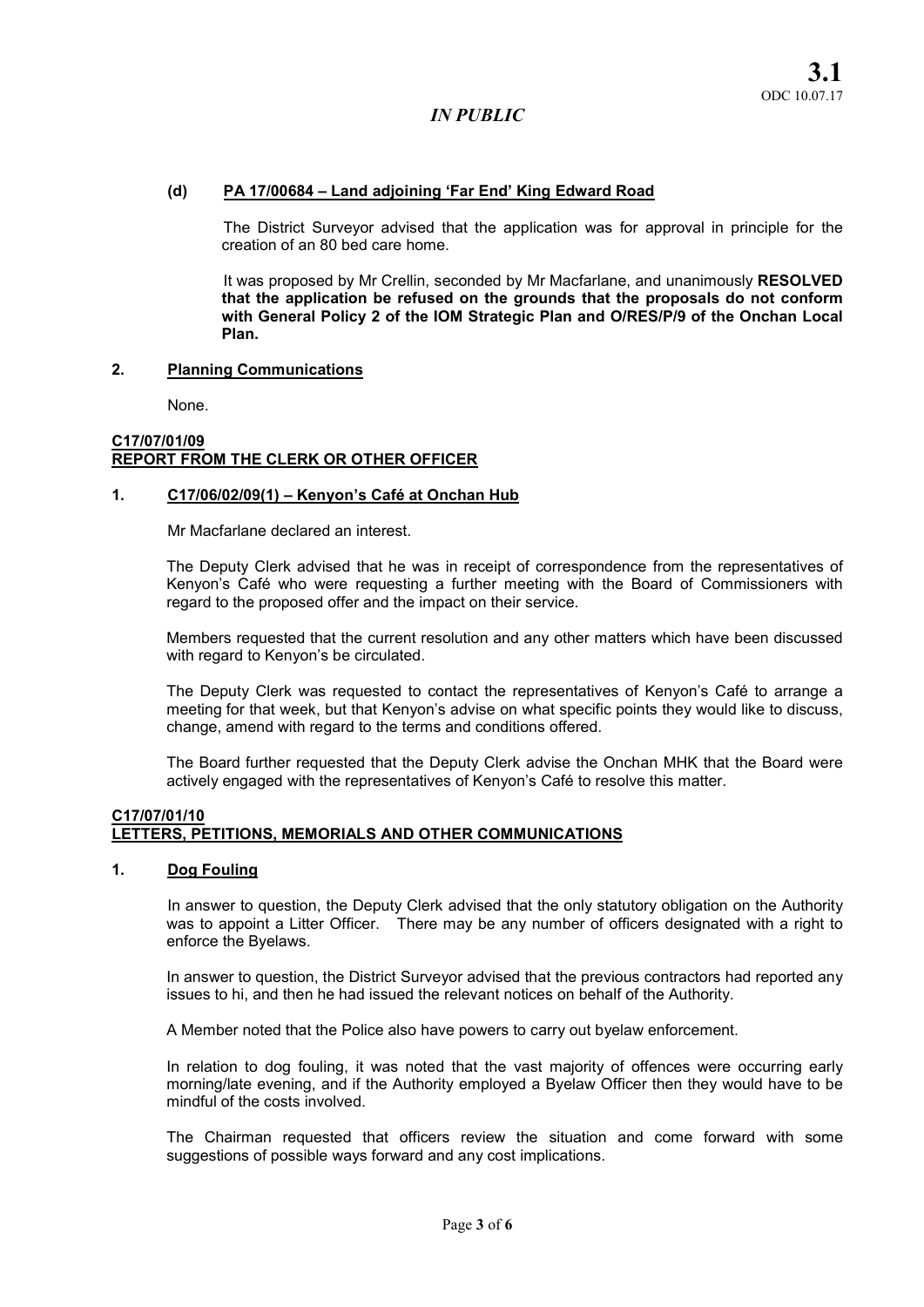The Chairman requested that a reply be issued to the complainants stating that the Board appreciated their contact and relied on the citizens of Onchan to report such incidents, so that they can be investigated.

## 2. Cabinet Office – Means Testing Consultation

The Cabinet Office's Consultation on the High Level Policy on Means Testing, having previously been circulated, was discussed.

The Chairman invited all members to submit their own individual comments if they so wished

Members requested that the consultation be publicised inviting Onchan residents to forward any views which the Board may take into account in their submission. Copies would be available in the Harvey Briggs Onchan Library, the Commissioners Office and via social media platforms. Responses to be received over the next two weeks.

The Chairman requested the Deputy Clerk to draft a formal response from the Authority for approval at the meeting of the Board to be held on 14<sup>th</sup> August 2017.

#### C17/07/01/11 QUESTIONS

None.

#### C17/07/01/12 **MOTIONS**

None.

## C17/07/01/13 ENVIRONMENTAL AND TECHNICAL SERVICES MATTERS

#### 1. Onchan Tennis Courts

Report of the Chief Executive dated  $3<sup>rd</sup>$  July 2017, having previously been circulated, was considered and it was noted that the planning application for change of use of the existing tennis courts to car parking was refused.

The District Surveyor advised that the two lower courts have been closed due to surface break up. A Member was concerned that they were now going to lose the tennis courts.

The Deputy Clerk was asked to research whether any grants would be available to cover repairs.

The District Surveyor was requested to carry out a survey and inspection giving details of works required and the associated costs.

#### C17/07/01/14 PROPERTIES AND AMENITIES MATTERS

#### 1. Community Engagement – Ashley Park

The Deputy Clerk advised concerning reports of low level nuisance behaviour in the Ashley Park area, and that there is a proposal for a meeting with the residents of Ashley Park on 19<sup>th</sup> July at 6.30 p.m.. This is to see what they think would encourage the children to play off the street. It may be possible to negotiate the Department of Education and Children to allow the Authority to have a piece of land to install some play equipment in the future.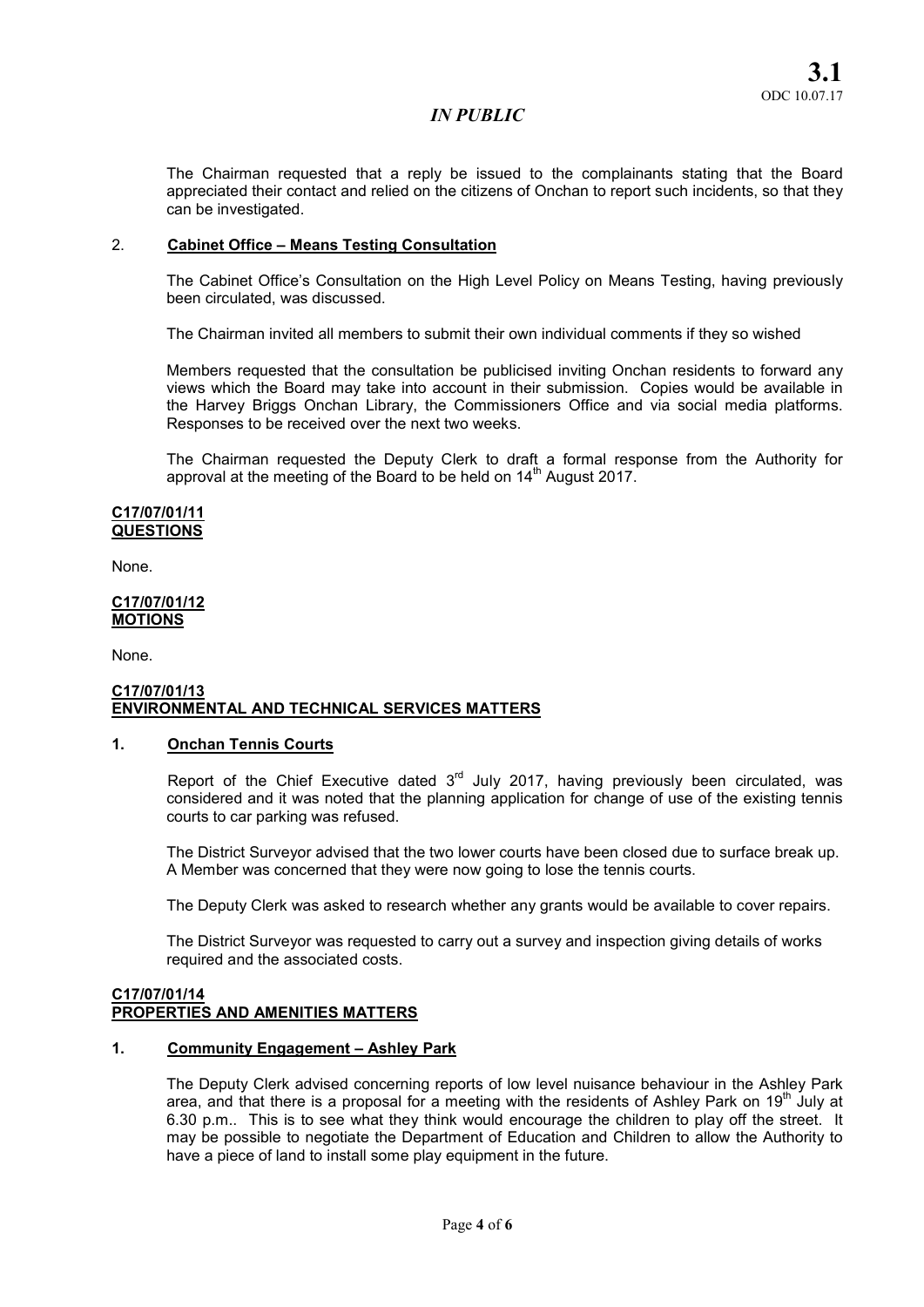Meeting to take place on 19<sup>th</sup> July 2017 at 6.30 p.m. and residents to be advised by leter.

## C17/07/01/15 CHAIRMAN'S ANNOUNCEMENTS

## 1. Attendances

Tynwald Day -  $5<sup>th</sup>$  July 2017

## 2. Dates for Diary

- Village Fair  $-15^{th}$  July 2017
- $\bullet$  Ladies Bowling Club 19<sup>th</sup> July 2017
- **Braddan Parish Commissioners Joint Board Meeting 20<sup>th</sup> July 2017**

#### C17/07/01/16 ANY OTHER BUSINESS

## 1. Bin Collection – Notification

Discussion ensued with regard to refuse collection arrangements to cover Bank Holidays.

It was noted that a bank holiday in the middle of the week was unusual, and that the policy is:-

- If a bank holiday falls on a Monday then the refuse is collected on a Tuesday
- Any other bank holiday gets collected the day before.

The District Surveyor advised that notice was given over the website and social media platforms. He also advised that the Refuse Team did go collect bins that were visible from people's properties to ensure they were emptied, and during their rounds on Thursday revisited those properties that had been missed on Wednesday.

We usually clarify the collection policy on the Christmas Notice but it was missed off the 2016 notice and will be corrected for 2017.

## 2. Apologies

Commissioners Miss Williams and Mr Crellin gave their apologies for the meeting of the Board to be held on  $24^{th}$  July 2017.

#### 3. Village Fair

The Village Fair would be held on Saturday  $15<sup>th</sup>$  July 2015 at 2.00 p.m. in Onchan Park.

The Chairman was requested to open the proceedings. Members to attend and assist where possible.

## C17/07/01/17 FINANCE AND GENERAL PURPOSES MATTERS

None.

#### C17/07/01/18 PROPERTIES AND AMENITIES MATTERS

## 1. Housing Allocations

The following matter was discussed In Committee and transferred to the public domain.